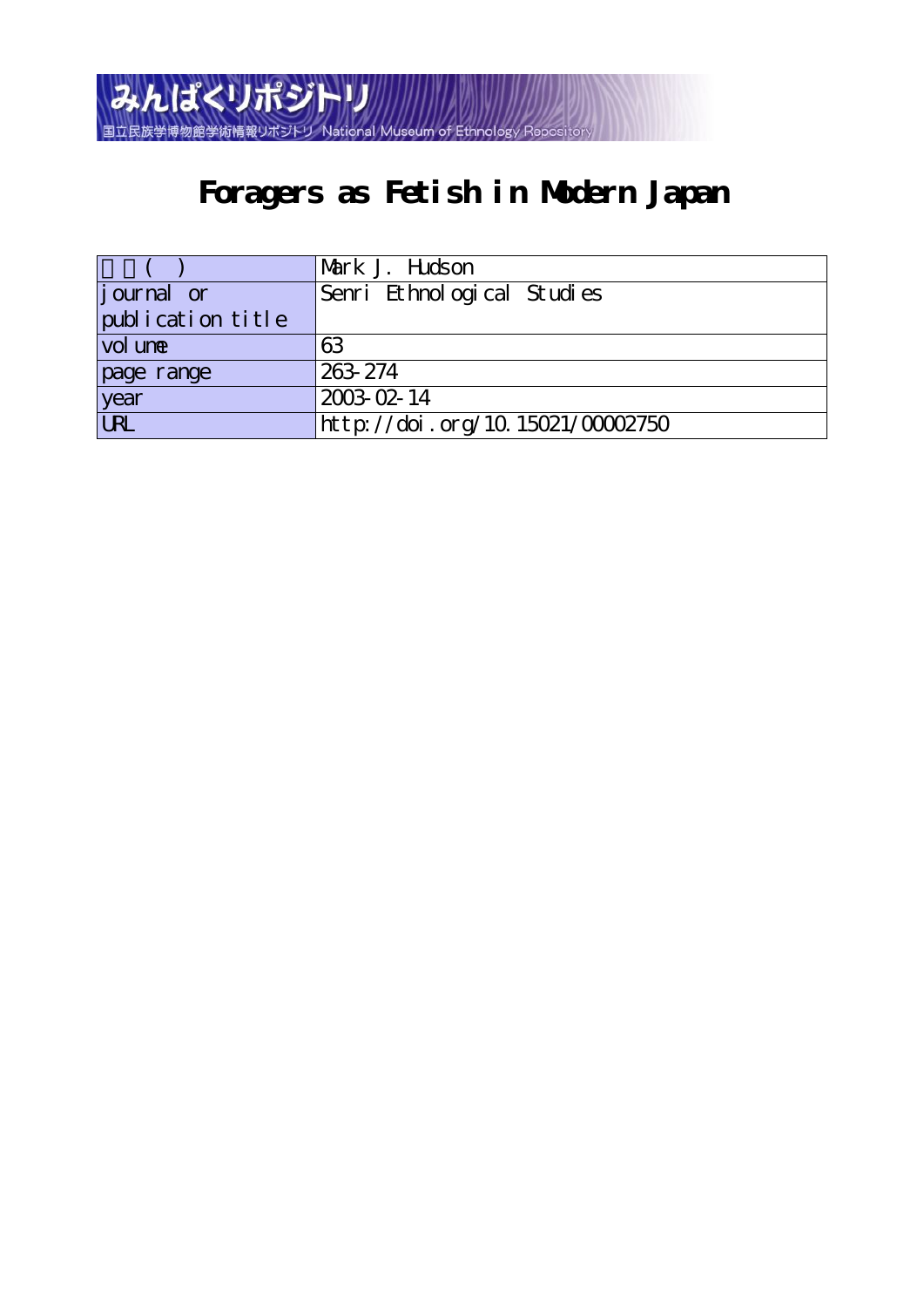SENRI ETHNoLoGIcAL STuDIEs 63: 263-274 @2003 Hunter-Gatherers of the North Pacific Rim Edited by J. Habu, J.M. Savelle, S. Koyama and H. Hongo

# Foragers as Fetish in Modern Japan

 Mark J. HuDsoN Master's Program in Area Studies University of Tsukuba

This essay exarnines the relationship between the hunter-gatherers of the Japanese Islands and discourses about Japanese modernity and national identity. Three main points are made: (1) even as Japan has become ultra-modern, it has successfully incorporated prehistoric hunter-gatherers within its stories of national history and identity; (2) this "Japanization" of prehistoric hunter-gatherers has been based on a fetish-like desire for an authentic Japanese tradition that penetrates deep into prehistory; (3) although these discourses ahout Japanese hunter-gatherers share many similarities with European and American debates on so-called primitive societies, such universal themes have been generally ignored by Japanese scholars and critics who stress the panicularistic aspects of Japan's foraging peoples.

# INTRODUCTION

Even as it has embraced the modern, Japan has made a fetish of tradition, building its modernity upon the invention of an un-changing, before-modern identity rooted in agriculture, especially rice agriculture. In the words of anthropologist Emiko Ohnuki-Tierney [1997: 660- 661], "agriculture came to symbolize the pristine past. Representing the primordial Japanese identity, uncontaminated by foreign influences and modernity as represented by the city, this past is symbolized in reconstituted agriculture and the rural." The concept of Japan as a nation of rice farmers has, since the Meiji Restoration of 1868, been regularly re-invented and continues to hold a powerful sway over the Japanese imagination [AMINO 1996; EDWARDS 1991; OHNuKI-TIERNEy 1993, 1997; VLAsTos 1998].

 Within the context of this symbolic equation of agriculture with Japanese identity, the presence of hunter-gatherers in the Japanese Islands becomes historically problematic. If the Japanese are an agrarian fblk, then "Japanese hunter-gatherers" should not exist. In reality, however, Japanese scholars have been able to incorporate both prehistoric and ethnographic foragers into an imagined national community and in doing so to ignore the many contradictions within Japan's agrarian myth. It is proposed here that this "Japanization" of Insular huntergatherers has been accomplished by the creation ofa Japanese prehistory steeped in historical desires and nostalgias that verge on the fetish. The concept of the fetish used in this essay can be understood as "an object regarded irrationally with peculiar reverence or affection or fear" [DREvER 1952: 96]. As discussed below, Japanese prehistory becomes fetish-like in terms of its substitution in place of what is perceived of as lost Japanese tradition.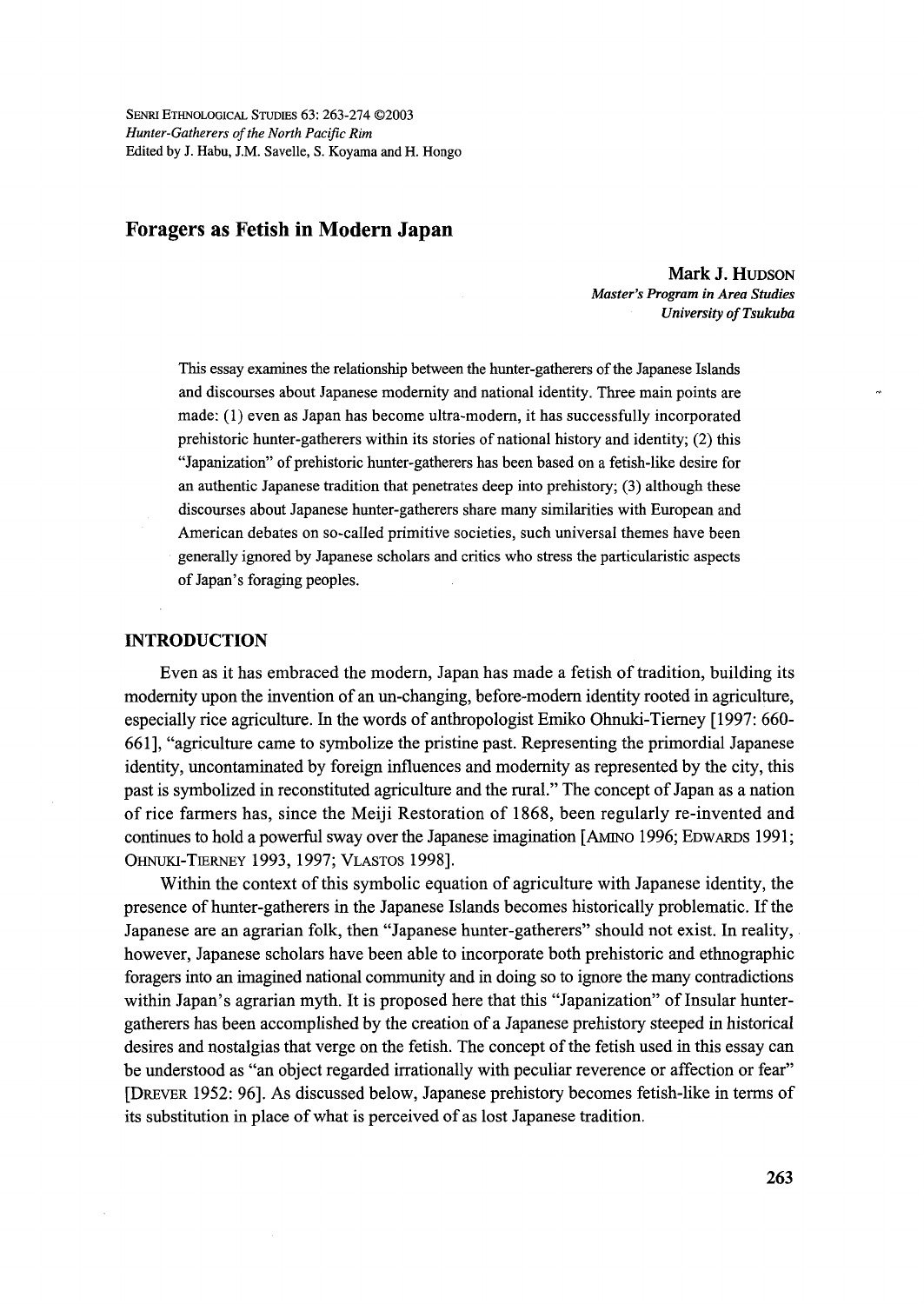## MORE JAPANESE THAN THE JAPANESE?

 The term "Japanese hunter-gatherers" can be used either in a geographical sense to mean foragers who lived'in what we now call the Japanese Islands, or else it can be made to imply that those foragers had or have a shared ethnic or cultural communality with other Japanese peoples. In the early days of Japanese anthropology there seemed little doubt that the Ainu and the Stone Age peoples who had produced the archaeological sites being discovered across the country could not be Japanese in the ethnic sense. Most scholars linked the Ainu with the Stone Age remains, although a few also supported the concept of pre-Ainu peoples such as the Korpokunkur [HUDSON 1999: 36]. The possibility of hybridization between the Japanese and Stone Age and/or Ainu groups had been raised by Koganei [1896], von Baelz [1908] and others. It was not unti1 the 1930s, however, that a serious attempt was made to incorporate the Stone Age  $-$  which by then was widely known as the Jomon  $-$  into a fully Japanese prehistory. Comparisons of Jomon and Yayoi skeletons by Keaji Kiyono led him to argue that both the Ainu and the Japanese had evolved from the same Proto-Japanese base [KiyoNo 1949]. The use of such thinking for nationalistic ends is well-illustrated in a World War II policy document discussed by Dower [1986]. The authors ofthis report argued that "even in ancient times there had been a 'main line' or 'main race' among the peoples who came together to form the Japanese race. This main line could be called the original Japanese, and by a process of natural selection and assimilation it gradually absorbed the other racial strains into a single "enduring stmcture'"' [DowER 1986: 269].

This idea of a racial "main line" is not, of course, one that has any biological basis, yet it has been enormously influential in Japan, a way of combining the reality of ethnic diversity with the fantasy of racial purity. Disturbed by such uses of prehistory for nationalistic ends, from the 1930s Japanese archaeologists moved completely away from discussions of ethnicity in prehistory [HUDSON 1999: 44-49]. In archaeological contexts, therefore, the term "Japanese" came, by a process of default, to be used in its geographical sense as an inclusive label for all the peoples ofthe Islands, past and present. At one level this usage can be seen as avoiding the discrimination inherent in ethnic labeling. In my view, however, such usage is potentially discriminatory because, in the absence of explicit discussion as to who "the Japanese" actually are, the meaning of the term can be easily manipulated. I thus differ from Kaner [1996] in arguing that although we will never know for sure who was/ is Japanese, the question needs to be at least asked.

 An example ofthis problem is provided by biological anthropologist Kazuro Hanihara's comment that the Ainu are "more Japanese" than the mainland Wajin Japanese [UMEHARA and HANIHARA 1982: 217]. This deliberately provocative comment was made at the end ofa booklength conversation between Hanihara and philosopher Takeshi Umehara and in the context is just another way of thinking about the question "Who are the Japanese?" If one uses the term "Japanese" in its geographical sense then the Ainu can indeed be seen as more Japanese than the Wajin by virtue of having lived in the Islands for a longer time. In a similar vein, one might argue that African-Americans are "more American" than Irish Americans since the major influx of the former population occurred before the latter. On one level both these comments can be interpreted as attempts to re-think in-built assumptions and thus to empower minority voices.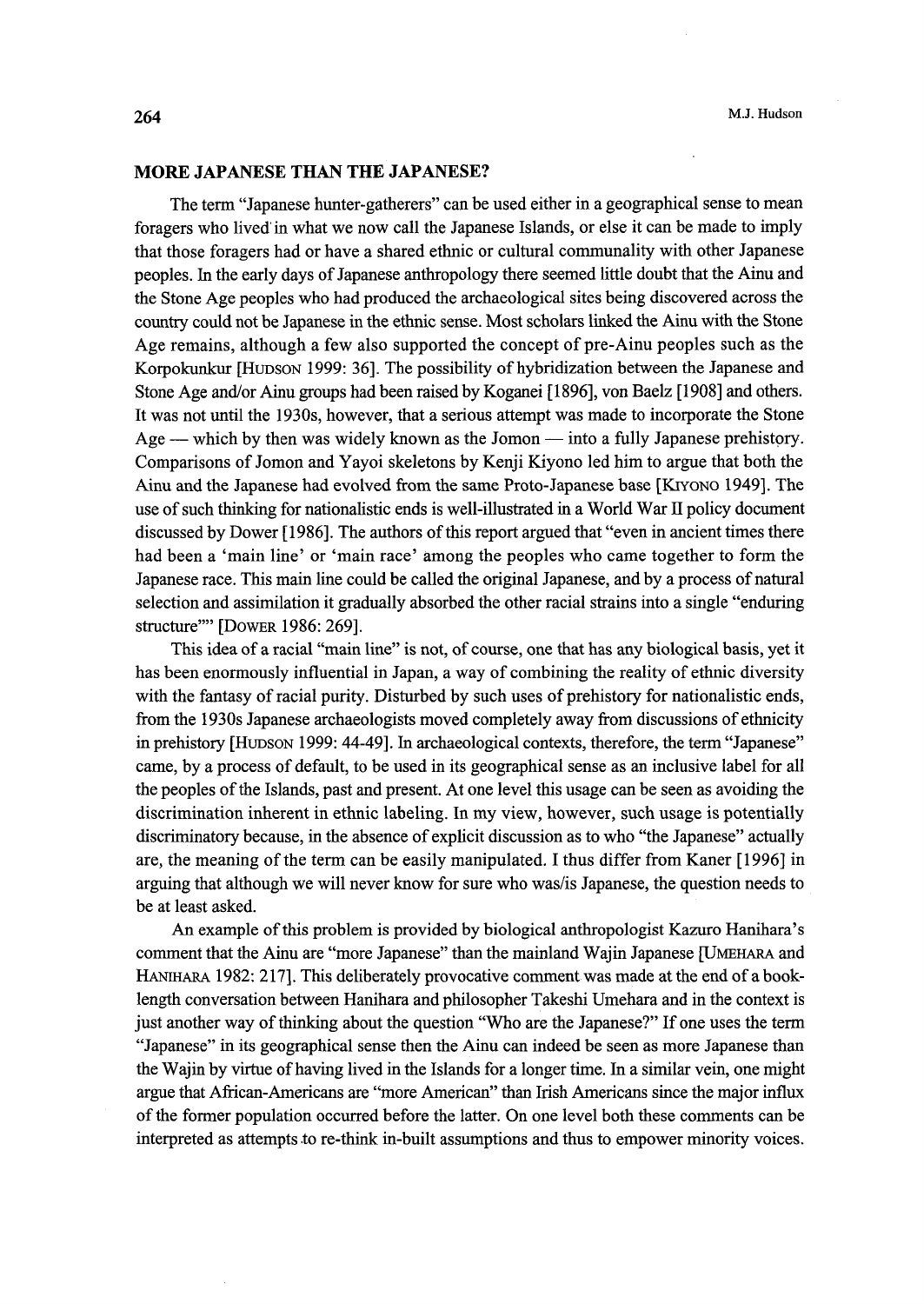Both comments have meaning because they are meaning-less: African-Americans are no more American than any other group, but neither are they less American, and the same applies to the Ainu in the Japanese context. The problem, of course, with Hanihara's statement is that in calling the Ainu "Japanese" and assigning them a "Japanese" biological and historical heritage, it is easy to overlook the fact that many Ainu want nothing more than to be officially recognized as a non-Japanese indigenous minority, a courtesy still refused by the Japanese government.

 Calling the Ainu and their Jomon ancestors "Japanese" opens them to analysis and speculation by a whole range of non-specialists. An excellent example can be found in the work of Takeshi Umehara. Since the 1980s, Umehara has proposed a view of Japanese identity that emphasizes the non-agricultural Jomon and Ainu peoples and the deep roots those groups have in the Islands. Umehara characterizes (modern) Japanese culture as an amalgam of native (Jomon/Ainu) and foreign (Yayoi/Chinese/Western) elements and he uses this binary structure to explain the fundamental processes of Japanese history [UMEHARA 1990, 1994]. For instance, in attempting to answer the question "How can we explain modern Japan's economic development?", Umehara [1990] builds on the work of economist Tsuneo Iida in the following fashion:

According to Iida, Japan is ... an egalitarian society where Marx's ideal has been almost completely realized. ... Where does this egalitarianism come from? It cannot be understood only though the influence of Western democratic philosophy since Japan is more egalitarian than Britain or America.

 In answering the previous question I believe we have to consider the oval structure of Japanese society. Put very simply, Jomon culture was a culture that prized egalitarianism. Hunter-gatherer or fisher-gatherer societies do not accumulate wealth and when an animal is caught it is shared out equally. Amongst the *matagi* hunters of the Tohoku — whose society is derived from that of the Jomon — the person chosen as the leader of a hunting party is the one most suitable for the particular animal that is being tracked, be it a bear or a wild boar. During the hunt everyone fbllows that person's directions, but when the hunt is over he becomes an ordinary person once again. The animal that is caught is equally distributed to old people and widows who did not participate in the hunt.

The houses of the Jomon culture were of exactly the same size and surrounded a central plaza. This shows that Jomon society was almost completely egalitarian. Class and status developed when the Yayoi people came along and defeated the Jomon people, establishing a state. [UMEHARA 1990: 16-17]

 Clearly there are some elements of tmth in Umehara's characterization of contemporary Japan and the Jomon as egalitarian societies. Anyone who has visited or studied Japan will know that Japanese society and language are deeply hierarchical, yet it has been widely proposed that class is much less important in contemporary Japan than in most Western countries [c£ CLAMMER 1995: 98-1 19; KENRicK 1990]. Similarly, while Jomon houses are not all the same size, Umehara's conclusion that the Jomon was egalitarian probal)ly represents the consensus in Japanese archaeology<sup>1)</sup>. What is most striking here, however, is the way Umehara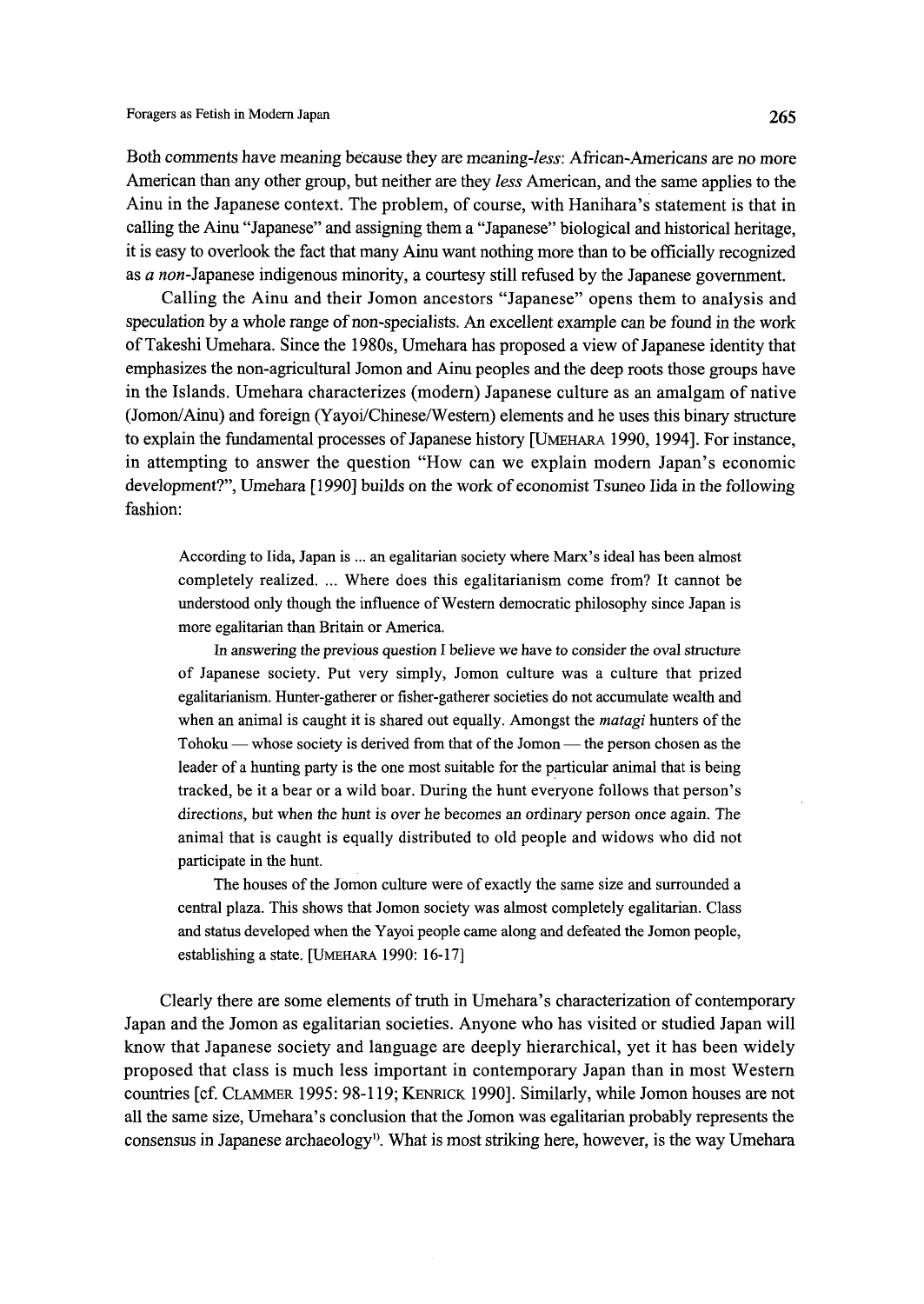bridges the gap between the two periods by explaining contemporary society by reference to prehistoric precedence. The social exploitation and other "problem areas" in Japanese history that developed after the Jomon can then be explained away as non-Japanese foreign influences, Thus, although egalitarian social organization is found amongst hunter-gatherer groups all over the world, Umehara argues that such egalitarianism is particularly important in Japan since it offers a way of linking past and present through the use of supposedly uniquely Japanese behavioral patterns.

 Notwithstanding their reductionist nature, Umehara's writings have eajoyed considerable success in Japan, influencing politician Ichiro Ozawa among others<sup>2</sup>). It was not until the mid 1990s, however, that popular interest in Japan began to focus on the Jomon. As noted by Habu and Fawcett [1999], the excavation of the Sannai Maruyama site in Aomori City brought media attention on the Jomon for the first time. With Sannai Maruyama, there now seemed clear archaeological evidence of tmly affluent hunter-gatherers that the Japanese could be proud of The archaeology of the Jomon period is enjoying increasing popularity in Japan and this is due in no small part to the excavations at Sannai Maruyama. The aggressive publicity program begun by the local authorities in Aomori has boosted tourism in the region and made Sannai Maruyama a household name in Japan. The use of Aomori as a venue for part of CHAGS 8 has also served to increase interest in Sannai Maruyama overseas.

The current popularity of Jomon archaeology in Japan does, however, have a negative side in "dumbing down" debates over prehistoric Japan and the hunter-gatherer lifestyle. According to media and other popular accounts, the main message from Sannai Maruyama is that huntergatherers were more complex than we thought [e.g., KoyAMA 1996]. This message of forager afftuence was one well-known to anthropologists for several decades [e.g., KoyAMA and THoMAs 1981], but the relative lack of interest in hunter-gatherer theory and indeed in anthropological archaeology in general amongst Japanese archaeologists mean that these simplistic views of the Jomon will probably not easily be challenged.

# FORAGERS AND THE FETISH OF JAPANESE TRADITION

If, as many historians and anthropologists have argued, modern Japan built its "mirror of modernity" on agriculture and the agrarian, how could hunter-gatherers be so easily incorporated into a distinctively Japanese national (pre)history? I would like to suggest that one answer lies in the sheer all-consuming power of "tradition" in modern Japan. Marilyn Ivy has argued that this desire fbr tradition transcends the actuai presence or absence of traditional culture in the involvement of "the consuming and consumable pleasures of nostalgia as an ambivalent longing to erase the temporal difference between subject and object of desire, shot through with not only the impossibility but also the ultimate unwillingness to reinstate what was lost" [Ivy 1995: 1O]. Ivy goes on to compare this nostalgia with the fetish, "the denial of a feared absence through its replacement with a substitute presence" [Ivy 1995: 1O]. She proposes that the most charged topos of Japanese fetishism is, arguably, "that of the emperor, who, despite his postwar denial of divine status and his placement as a powerless symbolic monarch, still remains a deified icon for nationalists, literally embodying the logic of fetishistic denial, with all its disturbing political effects" [Ivy 1995: 12]. This idea of the emperor as fetish is, I believe, a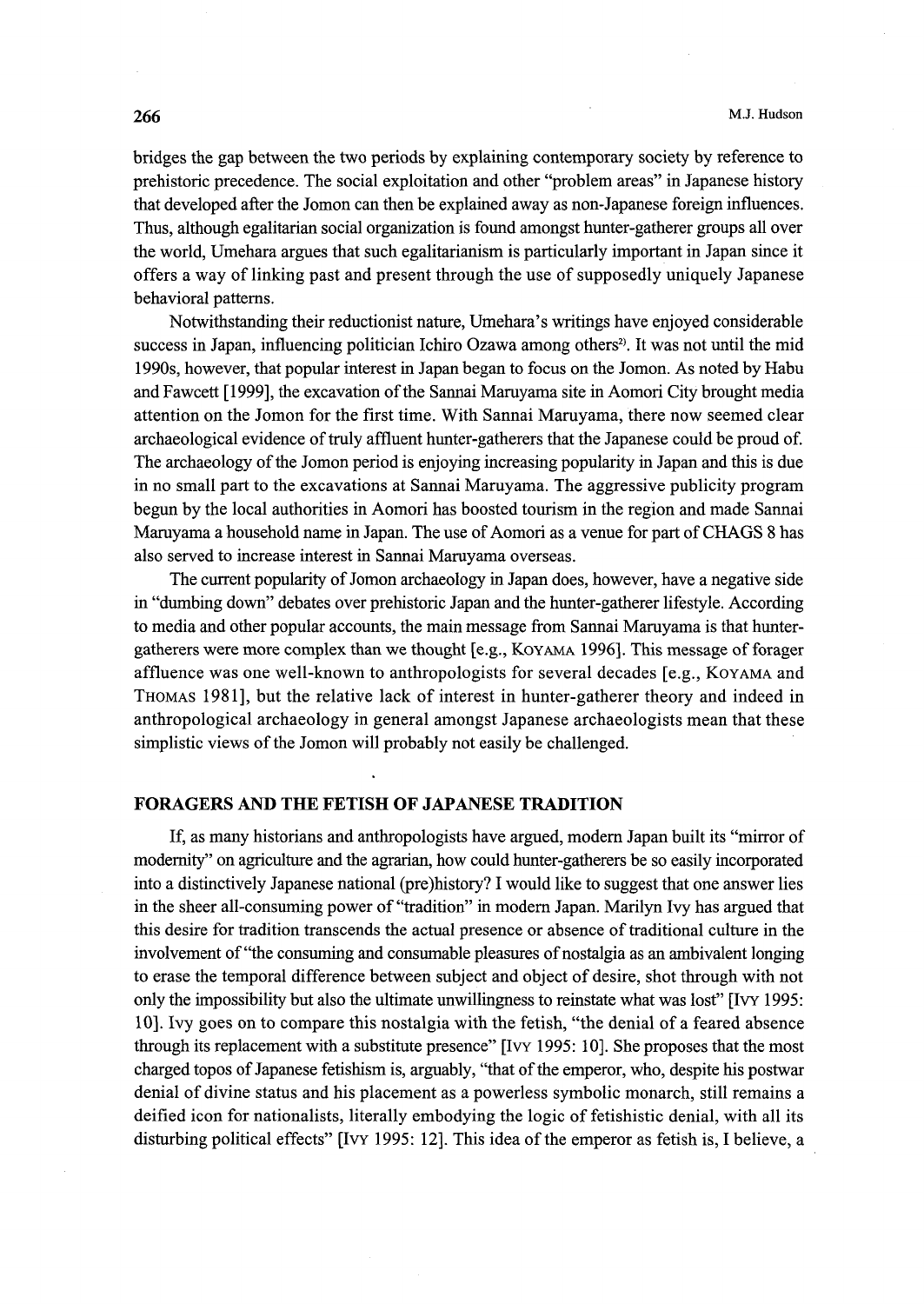## Foragers as Fetish in Modern Japan 267 and the Setiesh of the Setiesh 267 and 267 and 267 and 267 and 267 and 267 and 267 and 267 and 267 and 267 and 267 and 267 and 267 and 267 and 267 and 267 and 267 and 267 and 267 and

compelling one and is supported by the appropriation of hundreds of Kofun-era burial mounds as "imperial mausolea" even though their actual links with the early Yamato emperors are in many cases unproven. Alongside the emperor, however, sits another, equally powerfu1 fetishthe desire for a deep Japanese prehistory which is born out of the very real anxiety that the prehistory of the Islands may not, in fact, be purely Japanese.

While writing this essay I received information about an event titled "Let's Meet at Sannai Maruyama" (三内丸山で会いましょう). The themes for this meeting, which was held at the Sannai Maruyama site on September 25, 1999, were "Jomon sake", "The life of Jomon women" and "Jomon music". Lectures on these topics were to be fbllowed by an outdoor concert and African folk tales under a full moon. Although I was not able to attend this event, descriptions of the evening and letters from participants published in a newsletter produced by a volunteer group at the site are extremely interesting and are used in the analysis in this section.

The three characters  $\mathcal{B}(sake, \text{ wine})$ ,  $\dot{\mathcal{F}}(\text{woman})$  and  $\dot{\mathcal{F}}(\text{sound}, \text{tone}, \text{voice})$  figured prominently on one of the posters for the event. This poster portrays cartoon drawings of a fimstrated-looking boy holding a flower and watching a smiling girl who is hard at work collecting berries. However, the discussions of gender and Jomon society at "Let's Meet at Sannai Maruyama" were more complex than this poster seems to suggest. Women emerge not simply as objects of male sexual desire but as mysterious, powerful, shamanistic figures who provide links between contemporary Japan and Jomon Sannai Maruyama.

What is especially interesting about the three themes of "wine, women and song" is how they are all used to tie contemporary Japan to its prehistoric roots. While there was some discussion of the mechanics of Jomon wine-making at the meeting [SANNAI FILE 2000a: 2-4], this seems to have been tangential to the experience of shared participation in a festival (matsuri). A man from Tokyo writes, in the somewhat mystical language common to many of the participants' letters, "Songs, stories and the moon. People and nature were in harmony and, spanning 5000 years of time, a Jomon festival was re-lived here" [SANNAI FILE 2000a: 5]. Central to this "festival" and to the proposed links between Jomon and contemporary Japan was the presence of an *itako*, a female medium from the Tsugaru region of Aomori. One of the main tasks performed by *itako* is to call the dead ancestors of clients in order to console the living [BLAcKER 1975: 159-160]. In this context, it is perhaps not surprising that a theme common to many panicipants' letters from "Let's Meet at Sannai Maruyama" is that of mourning the departed-both deceased relations and more abstractly the Jomon past [SANNAi FILE 1999: 2-4]. A woman from Saitama recalls that her somewhat scary image of *itako* was softened by the sympathy shown by the *itako* at Sannai Maruyama when she spoke about the death of her mother. A man from Osaka also writes that the gentleness of the *itako* made his wife feel closer to her own departed mother. A second man from Tokyo is more poetic: "It was a rather mysterious scene. The atmosphere was such that it made you think it might have been the same 4500 years ago. Remembering the dead was like mourning this transient world. It was as if, across time and space, one could hear the laments of mothers who had lost their children" [SANNAI FILE 1999: 3].

As mediums between the living and the dead, *itako* voice the sounds and feelings of those who have passed before. The explicit link between remembering the recent, remembered dead and lamenting the distant, desired dead of prehistory is striking in the comments from the Jomon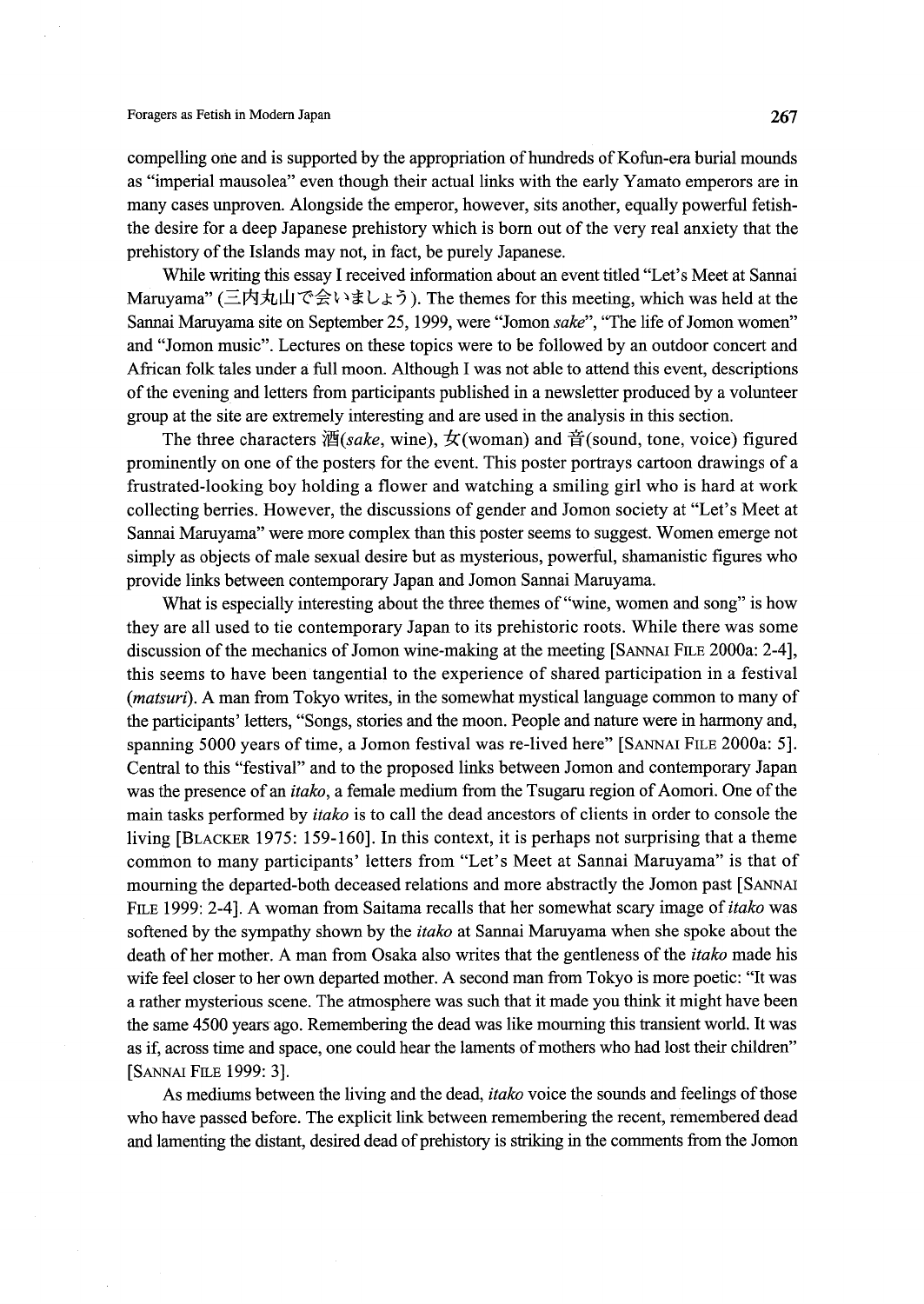evening at Sarmai Maruyama. Equally striking are the many parallels between this evening and Ivy's analysis of itako on Mt. Osore in northern Aomori Prefecture [Ivy 1995: 141-191]. Recalling the dead on Mt. Osore becomes, in Ivy's work, a metaphor for remembering a "traditional" past that is both denied and desired: "Ihe dead can literally be made to speak again on Mt. Osore. And if the dead can speak again, both the archaic Japanese past and the past of individual seekers can be kept suspended on the threshold of vanishing (not gone, not quite)" [Ivy 1995: l43]. On one level Sannai Maruyama is a locus ofwhat Ivy terrns "the vanishing", events and places suspended before disappearance. As an archaeological site, it does of course physically vanish once another section is excavated; and yet to read most popular accounts of the site one would think that it has not been destroyed by an irreversible process of salvage archaeology but rather "rediscovered", brought back to life as a central topos of Japanese historical identity. At the same time, however, an important difference also exists between Sannai Maruyama and the other marginal places and practices discussed by Ivy. Despite their apparent remoteness and marginality, Sannai Maruyama and Jomon culture are fast occupying a central place in narratives ofthe Japanese past, representing not so much the vanishing as the buried ruins of Japanese identity which await excavation and rebirth.

 As will have become clear already, women seem to have played an important role at the "Let's Meet at Sannai Maruyama" event. This phenomenon requires a much more sophisticated analysis of gender than will be possible here. However, at least from the published accounts in the Sannai File newsletter, the interest in Jomon women seems not to have been part ofany sort of feminist critique of contemporary Japanese society, but rather a way ofestablishing a "Japanese" tradition with deep prehistoric roots. Ihus, for example, what is seemingly the most extreme feminist comment from the evening, by anthropologist Kazuhisa Eguchi, that "we consider the possibility not only of a shamanistic role for [Jomon] women, but of a more broadly matriarchal community" is tempered by the same scholar's remark that "In that sense, I think society in the Jomon Era did not include the unnatural patria[r]chal system brought in later from China and other countries" [SANNAi FiLE 2000b: 3]. The possibility that at least some Jomon groups may have practiced uxorilocal residence cannot be discounted [Cf. HARuNARi 1986; MouRi and OKu 1998], but there is no evidence that the Jomon was ever a matriarchal society and Eguchi's comments recall those of Umehara who attributes the desecration of Japanese culture to foreign influences.

#### NATURALLY JAPANESE?

 The themes of nostalgia, desire, and reconstituted tradition are clear from even the preliminary discussion of Sannai Maruyama and its Jomon foragers presented in the previous section. As noted at the beginning of this essay, even while embracing the hubris of the modern system, the Japanese began to valorize aspects of "traditional" life that seemed to hold a promise of stability and security. The still-familiar patterns of rural life were an obvious place to start in the reconstruction of Japanese tradition in early Meiji, but another important theme was Nature. Japanese writings on nature and the relationships between humans and the natural world display a variety of viewpoints and approaches but two themes are relevant to the discussion here. The first is the idea that the agricultural landscape is not a completely artificial, "cultural"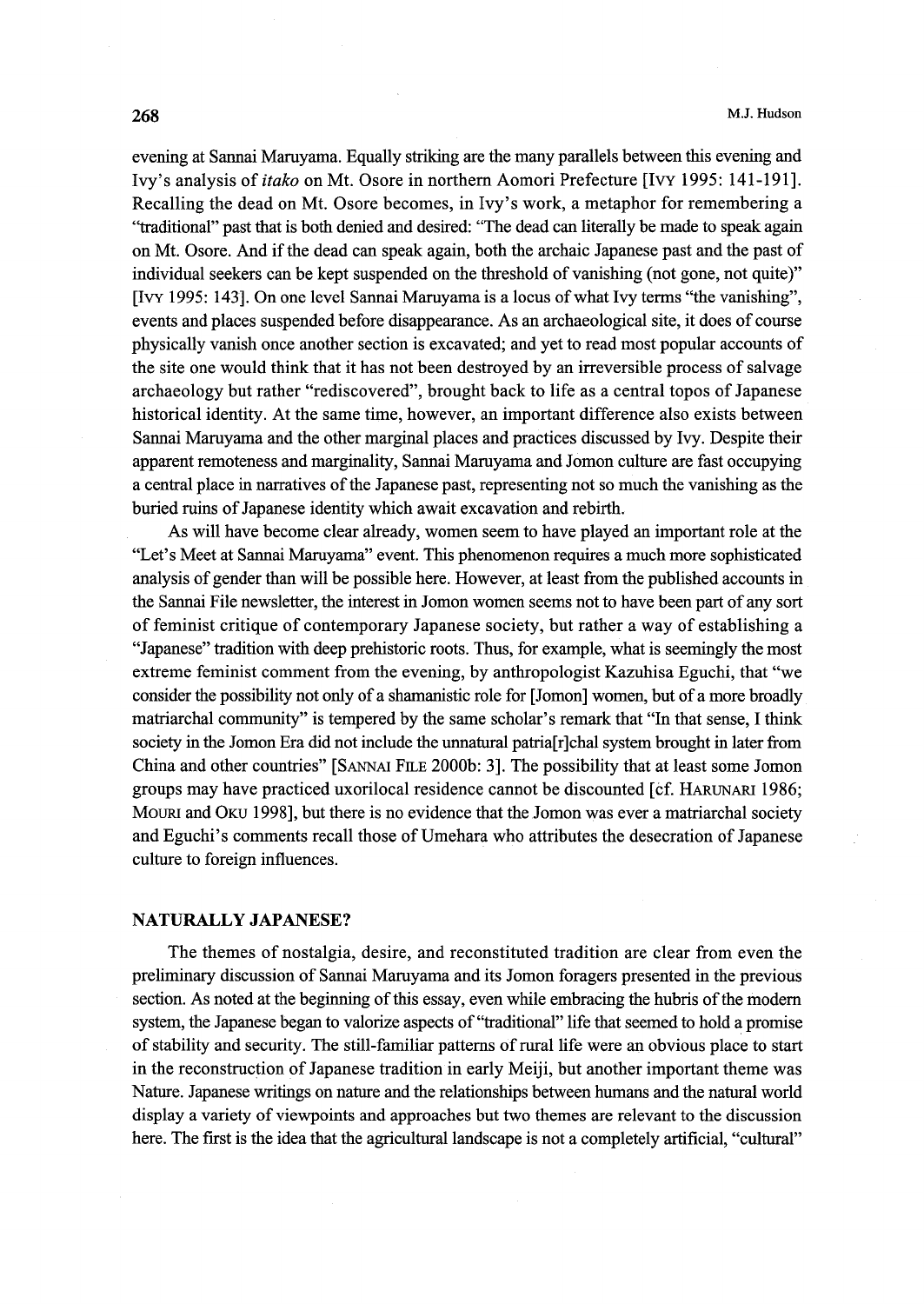construction but part of the natural physical landscape of Japan. The second is the related view that traditional, pre-industrial societies have intimate relations with the natural world which have been eroded or lost with indnstrialization.

 A fuII analysis ofthese themes would require much more space than is possible here, but the crucial poim is that Japanese "tradition" became synonymous not just with culture but also with nature. Rice fields came to be seen as part of a "naturally" Japanese environment, and "Ultimately, rice paddies also stand for the Japanese nation itselfwith its quintessential beauty and changing colors marking 'the Japanese seasons'" [OHNUKI-TIERNEY 1993: 98]. "Japanese nature" thus became linked not just with mountains and forests, but also with paddy fields, gardens, and purely symbolic representations of the natural environment [AsQuiTH and KALLAND 1997; MORRIS-SUZUKI 1995: 2631. Hand-in-hand with this Japanization of nature comes the view that the ecological crisis fo11owing indnstrialization can be attributed to Western civilization and Judeao-Christian ideology. This view reaches its extreme expression in the influential work of palynologist Yoshinori Yasuda who argues that the ecological harmony of Jomon fbrest culture offers a solution to contemporary ecological degradation. In a logic disturbingly reminiscent of the wartime Greater East Asian Co-Prosperity Sphere, Yasuda argues that as the oniy advanced country (senshin-koku) in monsoon Asia, Japan has a responsibility to spread its Jomon heritage of ecological harmony [YASUDA 1987: 292; see also YAsuDA 1990, 1999].

Of course, if ecological harmony was really a characteristic of primitive societies then presumably it would be the less advanced countries of Asia that are closest to this heritage and thus in a stronger position ofleadership. While the links between primitive societies and ecological awareness are not tota11y spurious, they are nevenheless complex [see e.g., MoRRis-SUZUKI 1995: 265-266]. Such complexities have, however, been largely ignored in the Japanese context where not only have the Jomon been idealized as traditionally close to nature, but the Ainu have also been incorporated through their perceived social primitiveness. As late as 1964, for example, agricultural historian Tadashi Watanabe could write that in the late 19th century, "Hokkaido's interior was still a wood-clad virgin land, on which the aboriginal Ainus and wild beasts such as bears, wolves and deer roamed" [WATANABE 1964: 1]. Berque [1980: 129] has noted that:

à côté d'une tendance à ne plus voir dans les Aïnous des êtres différents, donc à les fondre dans la «nature» japonaise, existe une tendance à exagérer leur naturalité; c'està-dire à les assimiler à la «nature» de Hokkaidô, et à la Nature tout court. (... as well as a trend to no longer see the Ainu as different beings, but to incorporate them in the "nature" of Japan, there exists a trend to exaggerate their naturalness; in other words to assimilate them into the "nature" of Hokkaido and Nature as a whole.)

 In recent years this idea of the Ainu as an ecologically aware indigenous people has been enthusiastically adopted by the Ainu themselves. On one level this reflects a simple desire to pass on an unpolluted earth to future generations [e.g., KAyANo 1999: 820]. At the same time, however, Ainu discourse about nature brings into sharp focus the political side of the environmental crisis in Hokkaido where, as Kayano [1999: 817] notes, Japanese fishermen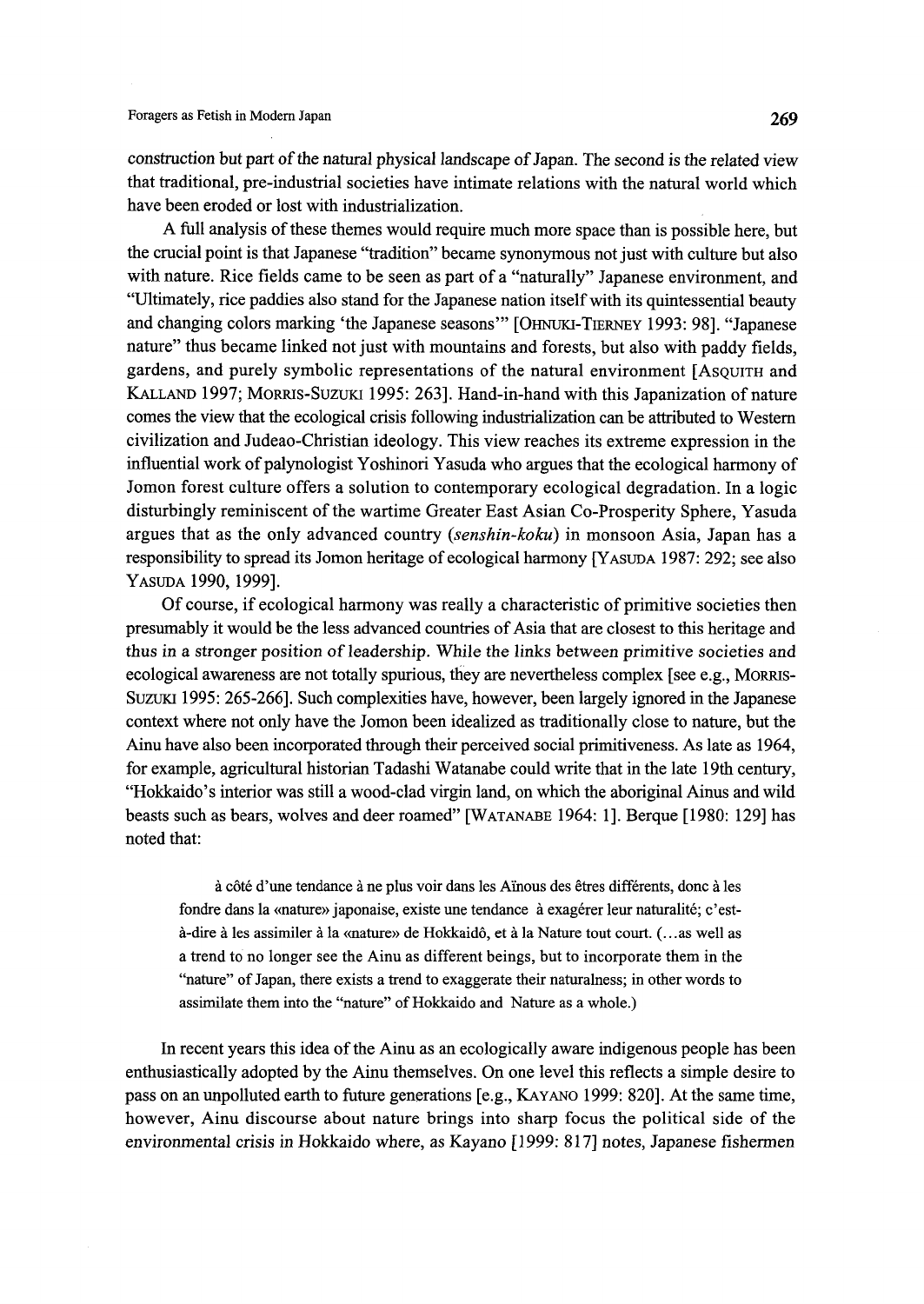annually catch around fifty mi11ion salmon offthe shores ofthat island whereas Ainu in Sapporo are legally allowed to take only twenty fish. While valorizing the abstract idea of pristine nature that the Ainu are supposed to represent, the Japanese have so far done very little to put these ideas into practice.

# **CONCLUSIONS**

This essay has done little more than present a rough framework for the further analysis of the complex relationships between modernity and Japanese fbragers. This framework is, however, supported by the many similarities between views of foragers in Japan and those found elsewhere. The romanticization of hunter-gatherers and their supposedly close links to nature has deep roots in the European tradition. Similariy, the gap between such idealized images and the reality of economic and ethnic discrimination is by no means unique to the Ainu experience. The particularly frenetic nature of late capitalism in Japan serves to intensify the "consumption" of hunter-gatherers in Japan but the basic structure of discourse on foragers in Japan is by no means unique to that country.

Notwithstanding these similarities, however, the universal theme of a shared human huntergatherer heritage has been largely ignored by Japanese scholars and critics who stress the particularistic aspects of Japan's foraging peoples. Lee and DeVore's [1968: ix] "feeling that the human condition [is] 1ikely to be more clearly drawn [among hunter-gatherers] than among other kmds ofsocieties" finds its ironic parallel in Umehara's proposal that the original Japanese condition is found in its purest forrn in the prehistoric Jomon people and their Ainu descendants. Both of these statements can be said to invoke a similar romantic view of the foraging lifestyle, but the crucial difference between the two is that Lee and DeVore display a concern with a shared human experience whereas Umehara's writings attempt to separate the Japanese and their proposed ancestors from that experience<sup>3)</sup>. Reading Umehara's comments on the egalitarianism of *matagi* hunters cited above, for example, one might assume that their social structure was unique but, in fact the temporary leaders of *matagi* hunts find their parallels in many societies, including the "rabbit boss" of the Shoshoni [cf. FIEDEL 1992: 229].

 This particularistic approach to archaeological and ethnographic diversity is a common one in Japan and is by no means confined to hunter-gatherers. The historical focus of Japanese archaeology is one reason why this approach not only continues but gains strength as the prehistory of the Islands becomes longer and more complex. Japanese scholars rarely deny diversity as such in the prehistoric record, but their fetish-like focus on the "Japanese past" prevents them from seeing the exciting abundance ofecological, ethnic and other variation in prehistoric Japan and hinders a deeper international understanding ofthe significance ofthe hunter-gatherers of the Japanese Islands.

## ACKOWLEDGMENT

My thanks to Clare Fawcett for her useful comments on an earlier draft of this essay.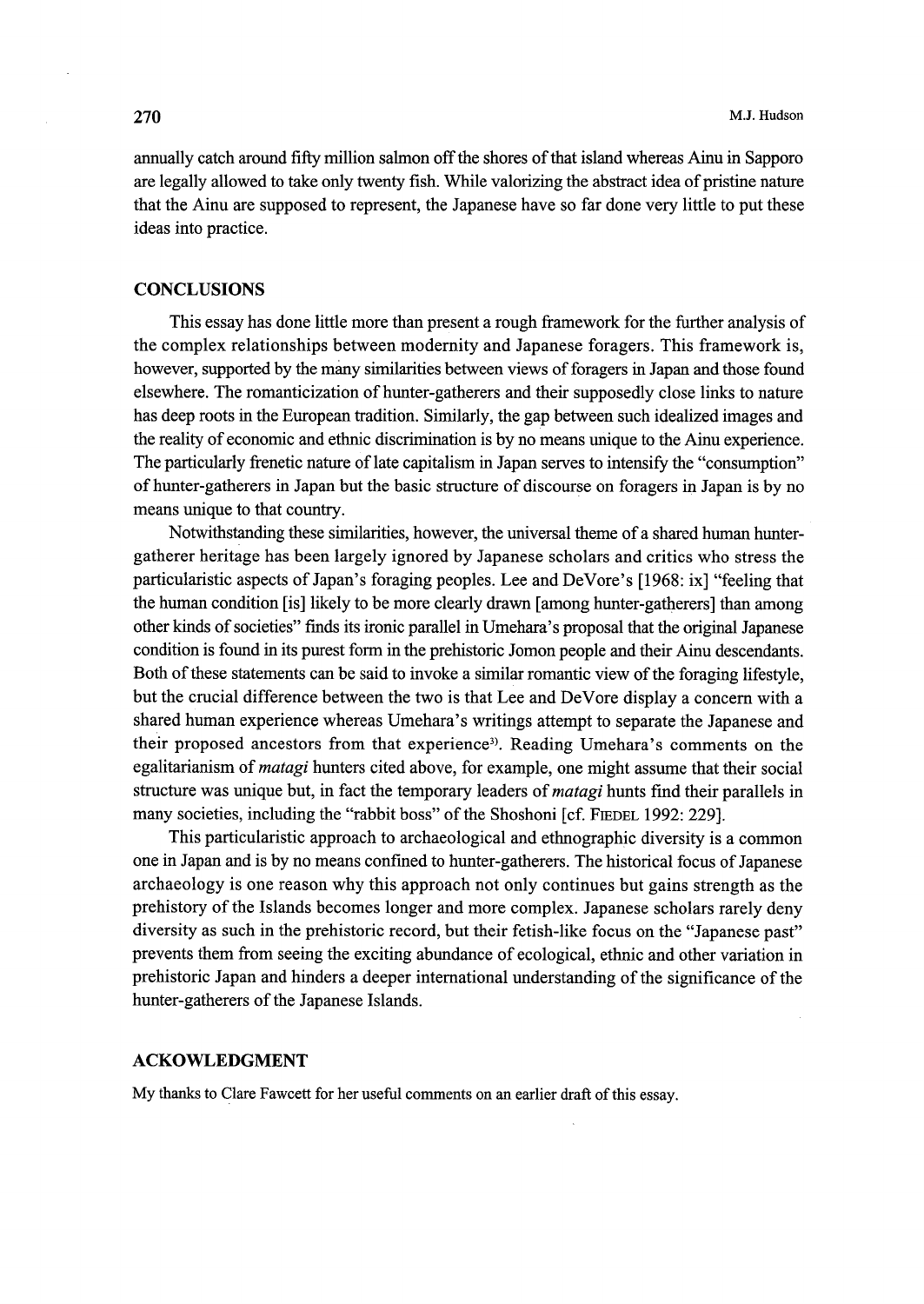Foragers as Fetish in Modern Japan 2008 and the settlement of the Second 2008 and 271

# **NOTES**

- 1) According to Hayashi [1997: 51], "The social surplus of the Jomon was, under the egalitarian principle of that culture, designed to be entirely exhausted. In other words, a cycle of accumulation and exhaustion was the essential nature of the surplus in Jomon society. In Yayoi society on the other hand, surplus - however meager - was cumulative, leading to a full-fledged hierarchy." Hayashi may be right here but there has been little attempt to test such theories using the Jomon record. Furthermore, in this article at least, Hayashi also has little to say about the social relations used to reprodnce this proposed Jomon egalitarianisin.
- 2) See Ozawa [1993: 175]. This book has been translated into English but the passage on Jomon environmentalism was omitted from the English translation [OzAwA 1994: 148; cf. Hupson 1997]
- 3) Recently, Lee [1992: 43] has criticized the earlier statement in Man the Hunter, noting instead that "The Human condition is about poverty, injustice, exploitation, war, suffering. To seek the human condition one must go, as Wolf and Hansen [1975] did, to the barrios, shantytowns, and palatial mansions of Rio, Lima, and Mexico City, where massive inequalities of wealth and power have produced fabulous abundance for some and misery for most. When anthropologists look at hunter gatherers they are seeking something else: a vision of human life and human possibilities without the pomp and glory, but also without the misery and inequity of state and class society."

## BIBLIOGRAPHY

AMiNo, Yoshihiko

 1996 Emperor, rice, and commoners. in D. Denoon, G. McCorrnack, M. Hudson and T. Morris- Suzuki (eds.), Multicultural Japan: Palaeolithic to Postmodern. Cambridge: Cambridge University Press. pp. 235-244.

AsQuiTH, Pamela J. and Arne KALLAND (eds.)

1997 Japanese Images of Nature: Cultural Perspectives. Richmond: Curzon.

BAELz, Erwin von

1908 Prehistoric Japan. Washington, DC: Government Printing Office.

BERQuE, Augustin

1980 La rizière et la banquise: colonisation et changement culturel à Hokkaïdô. Paris: Publications Orientalistes de France.

BLAcKER, Carmen

1975 The Catalpa Bow: A Study of Shamanistic Practices in Japan. London: George Allen and Unwin.

### CLAMMER, John

1995 Difference and Modernity: Social Theory and Contemporary Japanese Society. London: Kegan Paul.

## DowER, John W.

1986 War Without Mercy: Race and Power in the Pacific War. New York: Pantheon.

DREvER, James

1952 The Penguin Dictionary of Psychology. Harmondsworth: Penguin.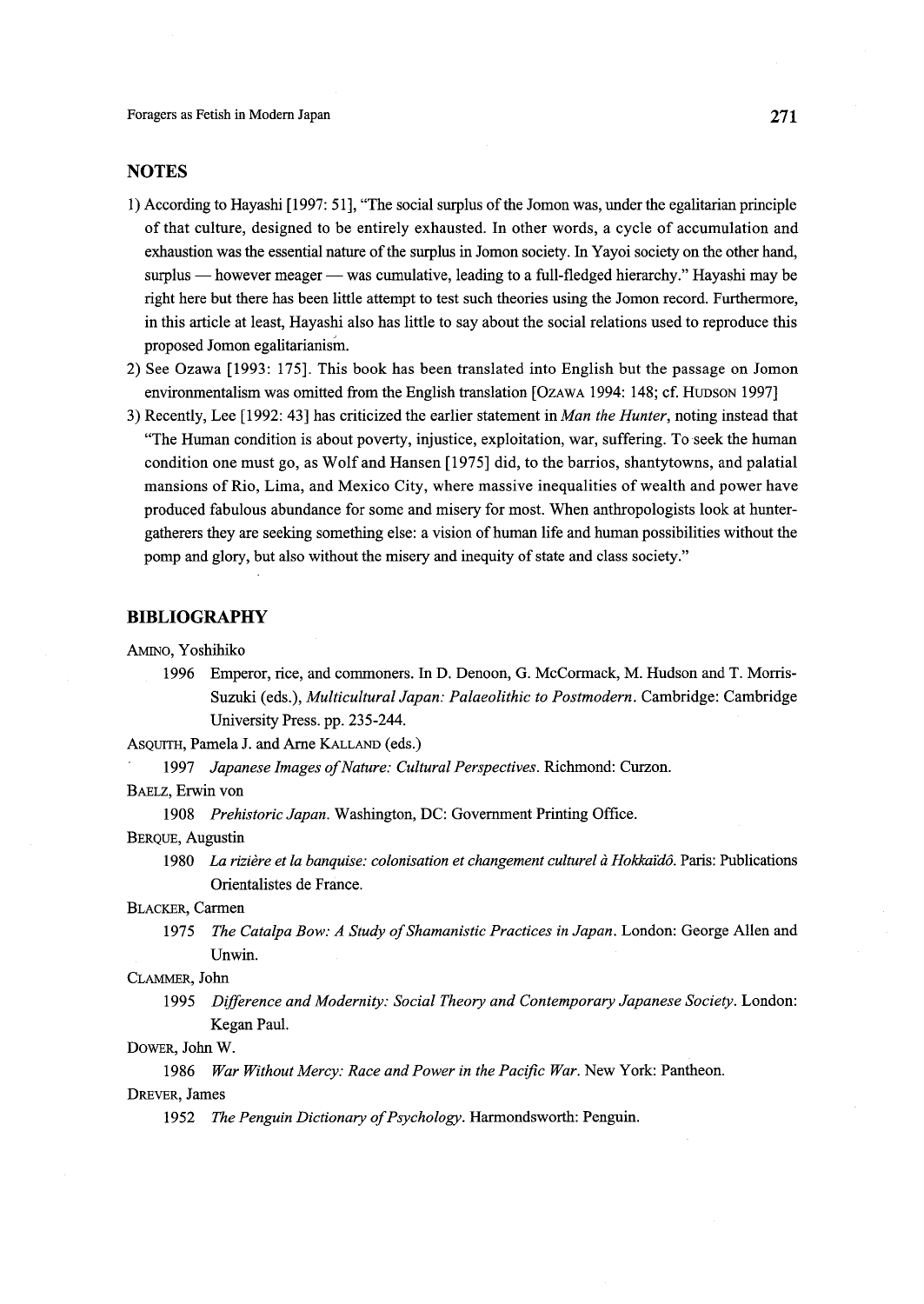# EDwARDs, Walter

 1991 Buried discourse: the Toro archaeological site and Japanese national identity in the early postwar period. Journal of Japanese Studies, 17(1): 1-23.

# FIEDEL, Stuart J.

1992 Prehistory of the Americas (Second edition). Cambridge: Cambridge University Press. HABU, Junko and Clare FAWCETT

- 1999 Jomon archaeology and the representation of Japanese origins. Antiquity, 73: 587-593. HARUNARI, Hideji
	- 1986 Rules ofresidence in the Jomon period, based on the analysis oftooth extraction. In R. Pearson (ed.), Windows on the Japanese Past: Studies in Archaeology and Prehistory. Ann Arbor: Center for Japanese Studies, University of Michigan. pp. 293-310.

#### HAyAsHI, Kensaku

1997 Resource and land use in Jomon society [Jomon Shakai no shigen riyo, tochi riyo]. Quarterly qfArchaeological Studies [Kokogaku Kenkyu] 44(3): 35-51. (In Japanese)

#### HuDsoN, Mark J.

- 1997 Archaeology as Japanology. *Japanese Studies* 17(2-3): 80-93.
- 1999 Ruins of Identity: Ethnogenesis in the Japanese Islands. Honolulu: University of Hawai'i Press.

# Ivy, Marilyn

1995 Discourses of the Vanishing: Modernity, Phantasm, Japan. Chicago: University of Chicago Press.

KANER, Simon

 1996 Beyond ethnicity and emergence in Japanese archaeology. In D. Denoon, G. McCormack, M. Hudson and T. Morris-Suzuki (eds.), Multicultural Japan: Palaeolithic to Postmodern. Cambridge: Cambridge University Press. pp. 46-59.

#### KAyANo, Shigeru

- 1999 Ainu and the salmon. Bulletin of the National Museum of Ethnology, 23(4): 815-820.
- KENRIcK, D.M.
- 1990 Where Communism Works: The Success of Competitive Communism in Japan. Tokyo: Tuttle. KIYONO, Kenji
	- 1949 The Japanese Race based on the Study of Ancient Human Remains [Kodai Jinkotsu no Kenkyu ni Mdtozuku Nihon Jinshu-ron] . Tokyo: Iwanami. (In Japanese)

#### KOGANEI, Yoshikiyo

1896 Kurze Mittheilung über Untersuchungen an lebenden Aino. Archiv für Anthropologie, 24: 1-39.

## KoyAMA, Shuzo

1990 Jomon Explorations [Jomon Tanken]. Tokyo: Kumon. (In Japanese)

1996 Paths to Jomonology [Jomon-gaku e no Michi]. Tokyo: NHK Books. (In Japanese) KoyAMA, Shuzo and David H. THoMAs (eds.)

1981 Affluent Foragers: Pacific Coast East and West. Senri Ethnological Studies No. 9. Osaka: National Museum of Ethnology.

1992 Art, science, or politics? The crisis in hunter-gatherer studies. American Anthropologist, 94: LEE, Net, it is a set of politics? The crisis in hunter-gatherer studies. American Anthropologist, 94: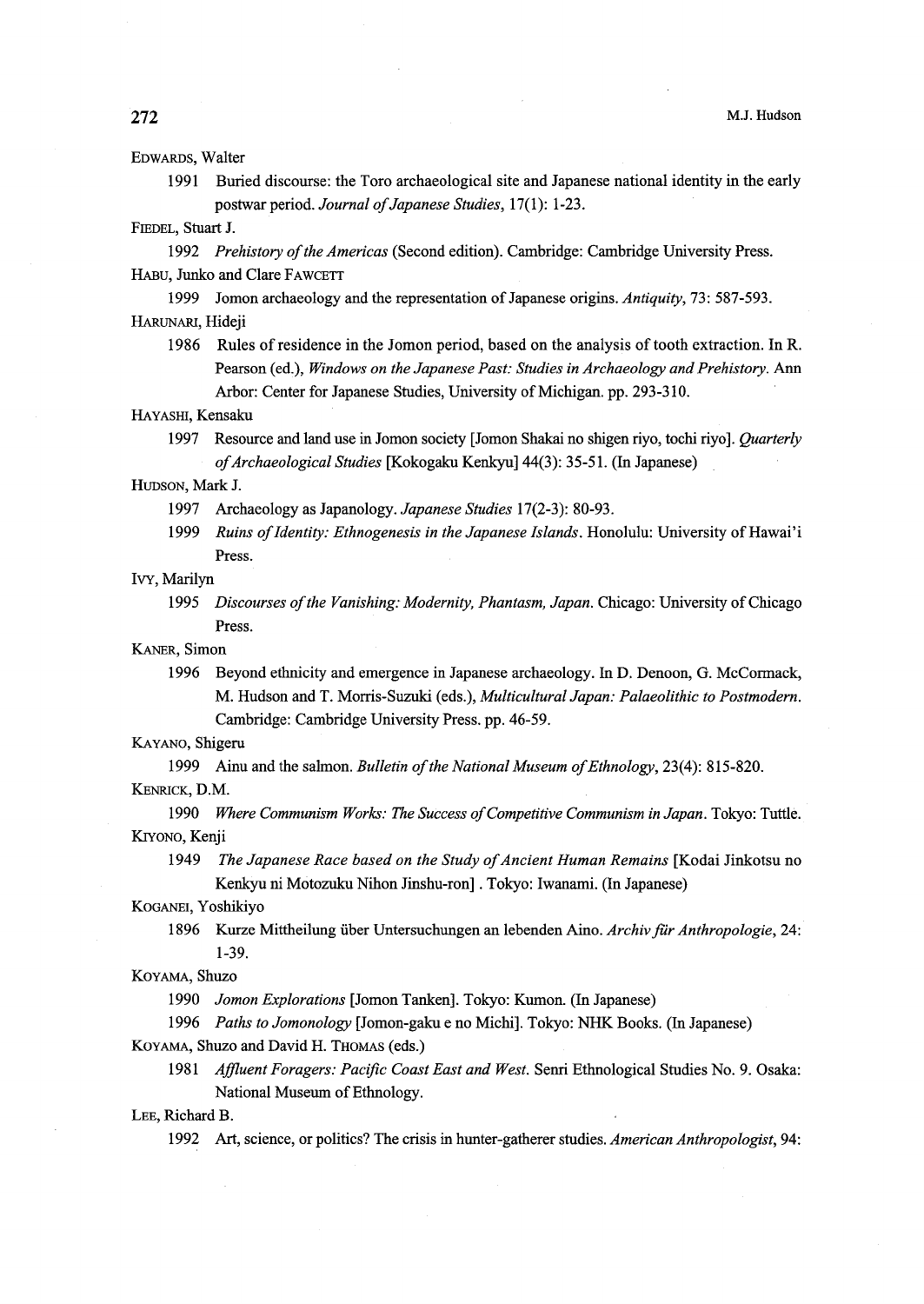31-54.

LEE, Richard B. and Irven DEVORE

1968 Preface. In R. Lee and I. DeVore (eds.), Man the Hunter. Chicago: Aldine. pp. vii-ix.

MoRRIs-SuzuKI, Tessa

- 1995 Across the frontiers: nationalism, internationalism and ecological crisis. In S. Ito and Y. Yasuda (eds.), Nature and Humankind in the Age of Environmental Crisis. Kyoto: lnternational Research Center for Japanese Studies. pp. 261-274.
- 1998 Re-Inventing Japan: Time, Space, Nation. Armonk: M.E. Sharpe.
- MouRi, Toshio and Chinami OKu
	- 1998 A test of Harunari's hypothesis by nonmetric cranial variants [Nishi-Nihon Jomon Banki basshi keishiki no motsu imi: zugai hi-keisoku tokucho ni yoru Harunari kasetsu no kento]. Quarterly of Archaeological Studies [Kokogaku Kenkyu] 45(1): 91-101. (In Japanese)

# OHNUKI-TIERNEy, Emiko

- 1993 Rice as Self: Japanese Identities through Time. Princeton: Princeton University Press.
- 1997 The Ainu colonization and the development of 'agrarian Japan' a symbolic interpretation. In Helen Hardacre and Adam L. Kern (eds.) New Directions in the Study of Meiji Japan, Leiden: Bri11. pp. 656-75.

#### OzAwA, Ichiro

- 1993 Blueprint for Building a New Japan [Nippon Kaizo Keikoaku]. Tokyo: Kodansha. (In Japanese)
- 1994 Blueprint for a New Japan: The Rethinking of a Nation. Translated by Louisa Rubinfien, edited by Eric Gower. Tokyo: Kodansha.

### SANNAI FILE

- 1999 Sannai-Maruyama Jomon File, No. 49. Aomori: Sannai-Maruyama Jomon Information Association. (In Japanese and English)
- 2000a Sannai-Maruyama Jomon File, No. 52. Aomori: Sannai-Maruyama Jomon Information Association. (In Japanese and English)
- 2000b Sannai-Maruyama Jomon File, No. 53. Aomori: Sannai-Maruyama Jomon Information Association. (ln Japanese and English)
- UMEHARA, Takeshi
	- 1990 What is Japan? The internationalization of Japanese studies and the essence of Japanese cuiture [Nihon to wa nan nano ka: Nihon kenkyu no kokusaika to Nihon bunka no honshitsu]. In T. Umehara (ed.), What is Japan? [Nihon to wa Nan nano ka] Tokyo: NHK Books. pp. 6-20. (ln Japanese)
	- 1994 The Deep Stratum of Japan: In Search of Jomon and Ezo Culture [Nihon no Shinso: Jomon, Ezo bunka o saguru]. Tokyo: Shueisha. (In Japanese)

UMEHARA, Takeshi and Kazuro HANIHARA

1982 Are the Ainu the Proto-Japanese? [Ainu wa gen-Nihon-jin ka?] Tokyo: Shogakukan. (In Japanese)

## VLAsTos, Stephen

1998 Agrarianism without tradition: the radical critique of prewar Japanese modernity. In S. Vlastos (ed.), Mirror of Modernity: Invented Traditions of Modern Japan. Berkeley: University of California Press. pp. 79-94.